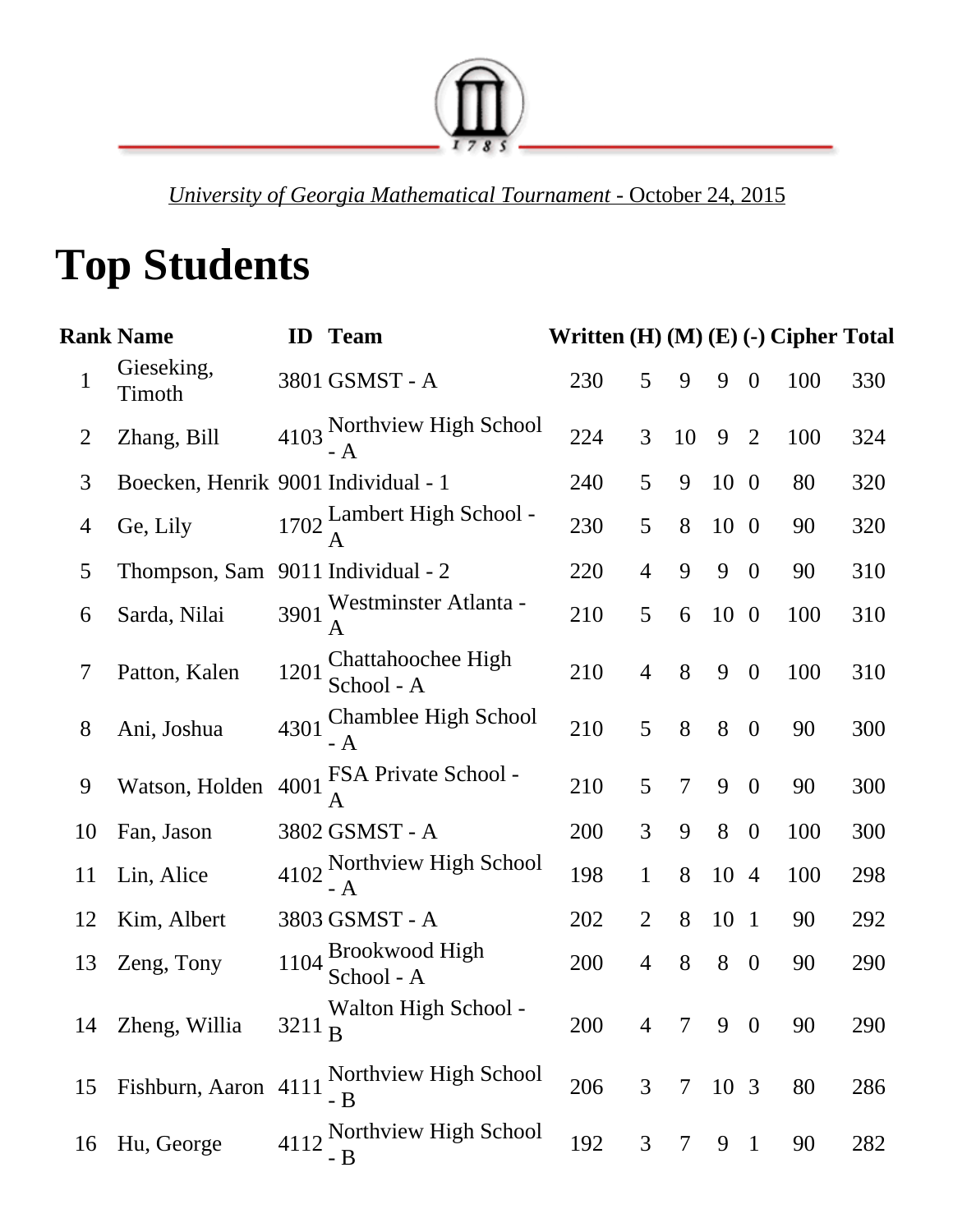| 17 | Collins, Carson       | 3101 Woodward Academy -<br>A             | 190 | 3                        | 8              | 8              | $\overline{0}$   | 90  | 280 |
|----|-----------------------|------------------------------------------|-----|--------------------------|----------------|----------------|------------------|-----|-----|
| 18 | Jang, Eujin           | 3201 Walton High School -                | 186 | $\mathbf{1}$             | 7              | 10 3           |                  | 90  | 276 |
| 19 | Im, Shawn             | 3602 Peachtree Ridge High<br>School - A  | 192 | 5                        | 5              | 9              | $\mathbf{1}$     | 80  | 272 |
| 20 | Mori, John            | 3204 Walton High School -                | 194 | 3                        | 8              | 8              | 2                | 70  | 264 |
| 21 | Kolichala,<br>Pranee  | 4124 Northview High School               | 172 | $\overline{2}$           | 5              | 9              | 6                | 90  | 262 |
| 22 | Tao, Julius           | 3804 GSMST - A                           | 172 | $\overline{0}$           | $\overline{7}$ | 9              | 6                | 90  | 262 |
| 23 | Chakraborty,<br>Rishi | 4401 Lakeside High School                | 162 | 3                        | 7              | 6              | $\mathbf{1}$     | 100 | 262 |
| 24 | Jayakumar,<br>Nithya  | 2602 Sculley Academy - A                 | 210 | 5                        | $\overline{7}$ | 9              | $\mathbf{0}$     | 50  | 260 |
| 25 | Kim Kim, Woo<br>Ja    | 4101 Northview High School               | 170 | 3                        | 6              | $\overline{7}$ | 5                | 90  | 260 |
| 26 | Choi, Jiseok          | 1501 John S. Davidson - A                | 170 | $\overline{2}$           | 5              | 9              | 5                | 90  | 260 |
| 27 | Bikmal, Anirud        | 2701 South Forsyth High -                | 166 | $\mathbf{1}$             | 6              | 9              | 3                | 90  | 256 |
| 28 | Zhang, Bryan          | 3213 Walton High School -                | 162 | 3                        | $\overline{4}$ | 8              | 6                | 90  | 252 |
| 29 | Williams, Sam         | Chamblee High School<br>4311<br>B        | 162 | $\overline{2}$           | 4              | 10             | $\mathbf{1}$     | 90  | 252 |
| 30 | Yang, Andy            | 3004 Wesleyan School - A                 | 170 | $\overline{\mathcal{A}}$ | 6              | $\overline{7}$ | $\overline{0}$   | 80  | 250 |
| 31 | Yamin, Jumsha         | Walton High School -<br>3212 B           | 160 | $\mathbf{1}$             | 8              | 7              | $\boldsymbol{0}$ | 90  | 250 |
| 32 | Peng, Michae          | 9013 Individual - 2                      | 164 | $\mathbf{1}$             | 7              | 7              | 7                | 80  | 244 |
| 33 | Huang, Kevin          | Chattahoochee High<br>1204<br>School - A | 162 | 3                        | 3              | 9              | 6                | 80  | 242 |
| 34 | Kumar, Prasha         | 2402 Pace Academy - A                    | 180 | 3                        | 7              | 7              | 5                | 60  | 240 |
| 35 | Sun, Willa            | 3202 Walton High School -<br>A           | 166 | 3                        | 5              | 8              | 3                | 70  | 236 |
| 36 | Zhou, Iene            | Northview High School<br>4104<br>- A     | 156 | 3                        | 6              | 6              | 3                | 80  | 236 |
| 37 | Shu, Daniel           | 3224 Walton High School -                | 154 | $\mathbf{1}$             | $\overline{4}$ | 9              | $\overline{7}$   | 80  | 234 |
| 38 | Shao, Paul            | 1803 Lassiter High School -              | 152 | $\overline{2}$           | 6              | 7              | 1                | 80  | 232 |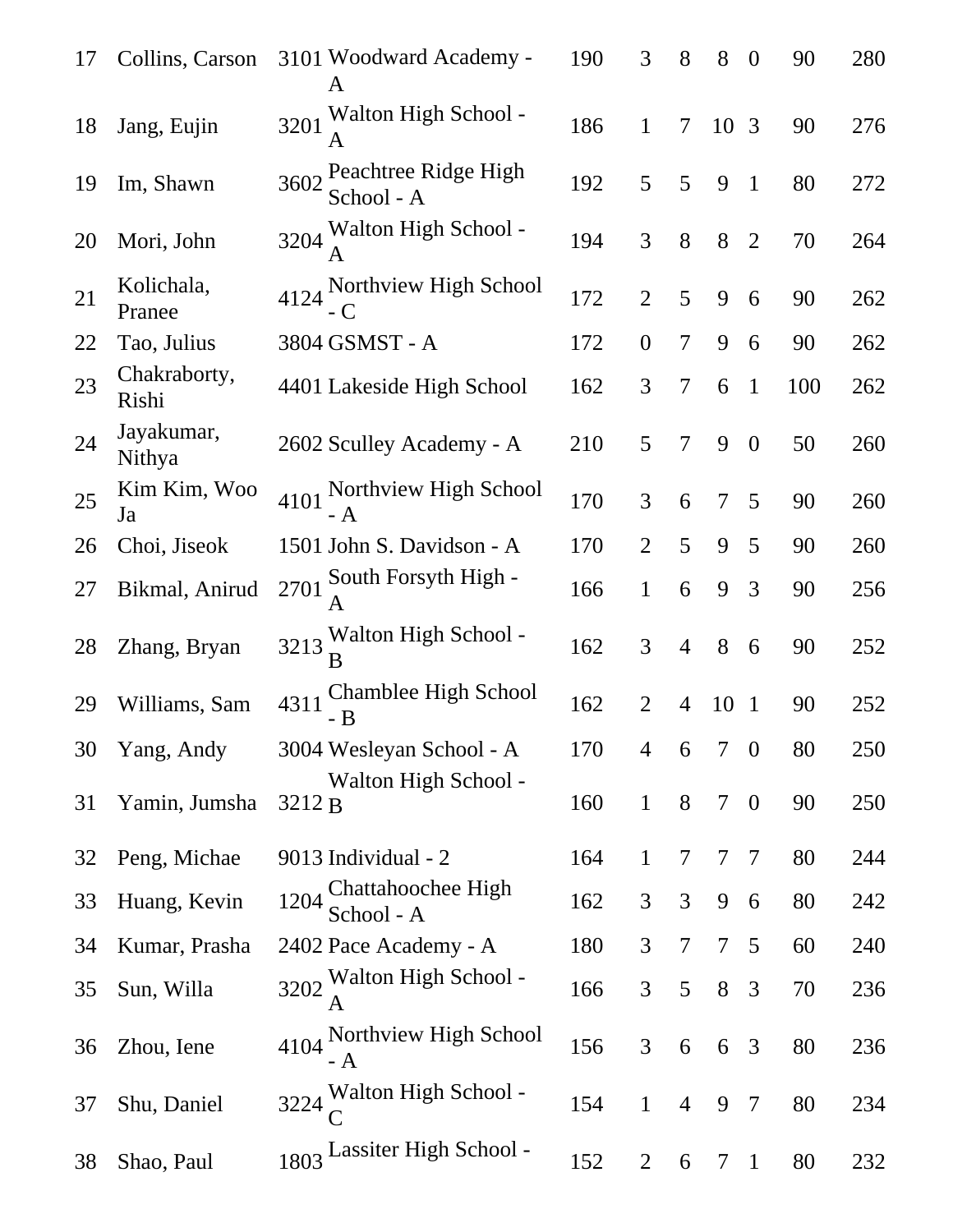|    |                          | A                                          |     |                  |                |                |                |    |     |
|----|--------------------------|--------------------------------------------|-----|------------------|----------------|----------------|----------------|----|-----|
| 39 | Tang, Leonar             | 4114 Northview High School<br>- B          | 142 | $\overline{2}$   | 7              | 5              | $\overline{1}$ | 90 | 232 |
| 40 | Zhuo, Luke               | 3914 Westminster Atlanta -                 | 170 | $\overline{2}$   | 6              | 8              | 5              | 60 | 230 |
| 41 | Fang, Yang               | 4202 Cedar Shoals - C                      | 160 | $\overline{2}$   | 5              | 8              | 5              | 70 | 230 |
| 42 | Kim, Chae W              | 3203 Walton High School -                  | 150 | $\mathbf{1}$     | 6              | $\overline{7}$ | 5              | 80 | 230 |
| 43 | Kamath, Harish           | 2703 South Forsyth High -                  | 148 | $\mathbf{1}$     | 5              | 8              | $\overline{4}$ | 80 | 228 |
| 44 | Kang, Brian              | Chamblee High School<br>4304               | 146 | $\mathbf{1}$     | $\overline{4}$ | 8              | 8              | 80 | 226 |
| 45 | Zhuang, Louise           | Oconee County High<br>2302<br>School - A   | 164 | $\overline{2}$   | 5              | 8              | $\overline{7}$ | 60 | 224 |
| 46 | Smith, Daniel            | North Oconee High<br>3401<br>School - A    | 182 | $\overline{2}$   | 8              | 8              | $\mathbf{1}$   | 40 | 222 |
| 47 | Baek, Sereym             | Walton High School -<br>3214<br>В          | 152 | $\mathbf{1}$     | 6              | 8              | $\mathbf{1}$   | 70 | 222 |
| 48 | Abeyakaran,<br>Chenth    | Chamblee High School<br>4302<br>- A        | 160 | 3                | $\overline{4}$ | 8              | 5              | 60 | 220 |
| 49 | Chen, Sarah              | Chattahoochee High<br>1202<br>School - A   | 130 | $\mathbf{1}$     | 3              | 8              | 5              | 90 | 220 |
| 50 | Lautenbacher,<br>Cade    | 4603 Dunwoody High<br>School - A           | 138 | 2                | 3              | 8              | $\overline{4}$ | 80 | 218 |
| 51 | Chen, Toby               | 3102 Woodward Academy -                    | 138 | $\overline{2}$   | 3              | 7              | 9              | 80 | 218 |
| 52 | Edwards Swart,<br>Sabrin | 3814 GSMST - B                             | 146 | 3                | 3              | $\overline{7}$ | 8 <sup>8</sup> | 70 | 216 |
| 53 | Chen, Jeremy             | 3103 Woodward Academy -<br>А               | 144 | 3                | 5              | 6              | $\overline{2}$ | 70 | 214 |
| 54 | Liu, Yi                  | 4113 Northview High School<br>- B          | 132 | $\boldsymbol{0}$ | 5              | $\overline{7}$ | 6              | 80 | 212 |
| 55 | Li, Vince                | Southside Christian<br>2801<br>School - A  | 158 | $\mathbf{1}$     | 6              | 8              | $\overline{4}$ | 50 | 208 |
| 56 | Sarkar, Rishov           | Peachtree Ridge High<br>3603<br>School - A | 128 | $\boldsymbol{0}$ | $\overline{2}$ | 8              | 14             | 80 | 208 |
| 57 | Duval, Kyle              | 2403 Pace Academy - A                      | 126 | $\overline{2}$   | 4              | 6              | 3              | 80 | 206 |
| 58 | Zheng, Sophie            | 1804 Lassiter High School -                | 126 | $\mathbf{1}$     | 3              | 6              | 13             | 80 | 206 |